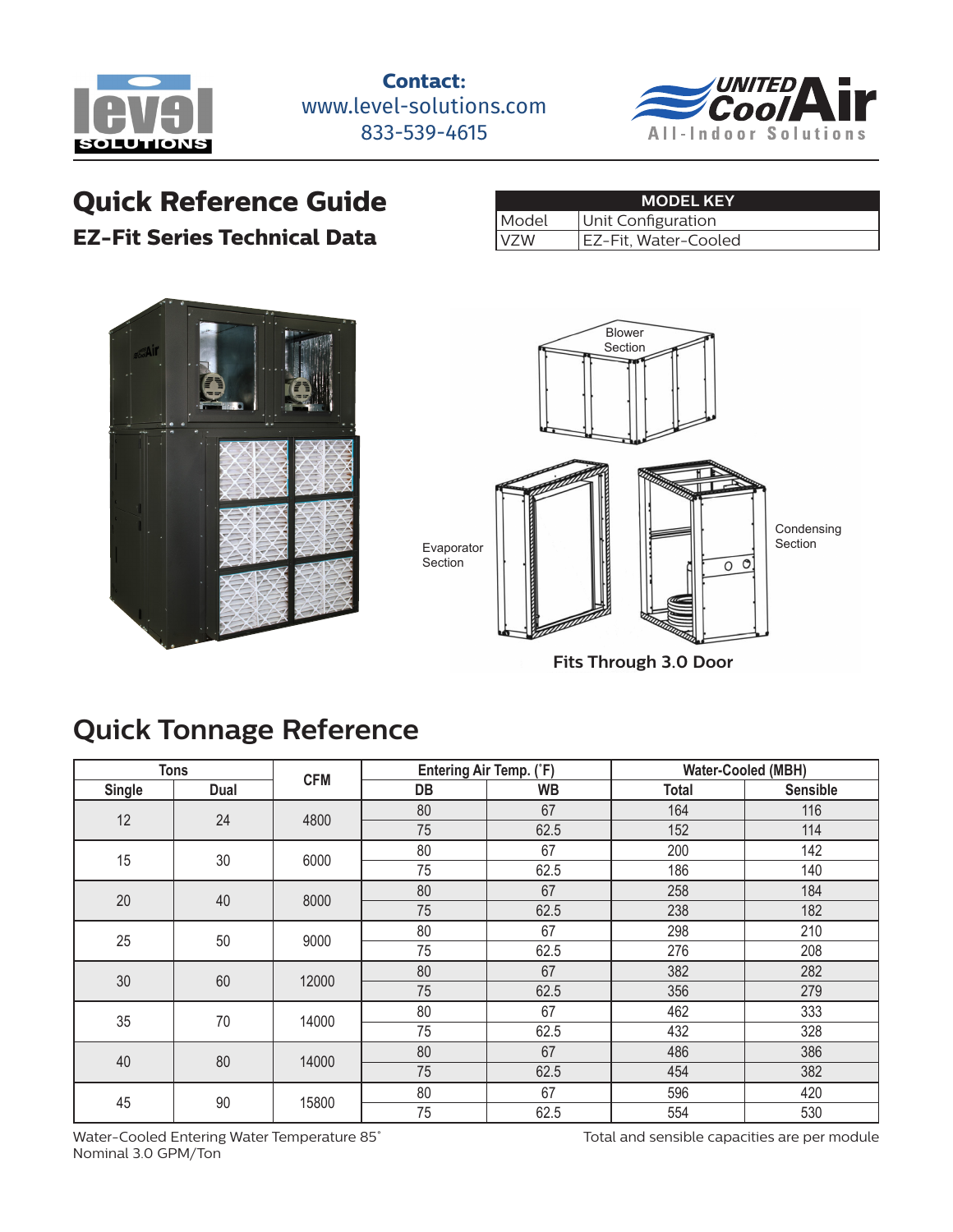

#### **Contact:** www.level-solutions.com 833-539-4615



# **Physical Data**

|                    | Model                              | 12                        | 15             | 20                 | 25                        | 30                                      | 35                               | 40                                    | 45                        |  |
|--------------------|------------------------------------|---------------------------|----------------|--------------------|---------------------------|-----------------------------------------|----------------------------------|---------------------------------------|---------------------------|--|
| Capacity           | Total (MBH)                        | 165.8                     | 202.0          | 260.2              | 300.9                     | 382.2                                   | 451.6                            | 480.0                                 | 588.7                     |  |
| $(a)$ $(c)$        | Sensible (MBH)                     | 117.1                     | 143.5          | 187.7              | 213.0                     | 283.5                                   | 330.7                            | 359.4                                 | 410.5                     |  |
|                    | <b>CFM</b>                         | 4800                      | 6000           | 8000               | 9000                      | 12000                                   | 14000                            | 14000                                 | 15800                     |  |
| <b>GPM</b>         |                                    | 36.0                      | 45.0           | 60.0               | 72.0                      | 90.0                                    | 105.0                            | 120.0                                 | 135.0                     |  |
|                    | Type (QTY)                         | DDP(2)<br><b>DWDI</b>     |                |                    |                           |                                         |                                  |                                       |                           |  |
| <b>Blower</b>      | Size (Dia.)                        | $15 - 15$                 |                | $18 - 18$          |                           | 16.5                                    |                                  | 18.2                                  |                           |  |
|                    | <b>CFM Range</b>                   | 2200-5800                 | 2600-6900      | 3500-9500          | 3500-9500                 | 4800-13000                              | 5500-14900                       | 6100 - 16775                          |                           |  |
|                    | Type                               | Pleated Throwaway         |                |                    |                           |                                         |                                  |                                       |                           |  |
| Filter             | Size (All 2" Thick.)               | 15 x 20 / 20 x 20         |                | 18 x 25            |                           | 24 x 20 / 20<br>x 20                    | 20 x 20 / 20 x<br>24 / 24 x 24   | 14 x 25 / 25 x 25                     |                           |  |
|                    | Qty                                | 4/2                       |                |                    | 6                         | 6/3                                     | 2/5/2                            | 3/6                                   |                           |  |
|                    | Efficiency                         |                           |                |                    |                           | MERV 8                                  |                                  |                                       |                           |  |
|                    | Type                               |                           |                |                    |                           | Interlaced                              |                                  |                                       |                           |  |
| Evaporator         | Face Area (Sq. Ft.)                | 10.6                      | 12.7           | 17.3               | 17.3                      | 23.9                                    | 27.1                             | 30.5                                  |                           |  |
| Coil               | Rows                               |                           | 4              |                    |                           | 5                                       |                                  | 6                                     |                           |  |
|                    | <b>FPI</b>                         |                           |                | 12                 |                           |                                         | 10                               | 14                                    | 10                        |  |
|                    | Type                               | Co-Axial                  |                |                    |                           |                                         |                                  |                                       |                           |  |
| Condenser          | <b>Working Pressure</b><br>- Fluid | 400 psig                  |                |                    |                           |                                         |                                  |                                       |                           |  |
| Return Air         | Duct Size                          | 51-3/8" H x 40" W         |                | 55" H x 50-1/2" W  |                           | 69" H x 60" W 69" H x 64" W             |                                  | 76" H x 66" W                         |                           |  |
| Supply Air         | Duct Size                          | 16-1/4" H x 18-7/8" W     |                | 19" H x 22-3/16" W |                           | 25" H x 15-<br>$1/2$ " W                |                                  | 25" H x 19" W                         |                           |  |
| Compressor         | Type                               | Hermetic Scroll           |                |                    |                           |                                         |                                  |                                       |                           |  |
|                    | Qty                                |                           | $\overline{2}$ |                    |                           |                                         |                                  |                                       |                           |  |
| Refrigerant        | Type                               |                           |                |                    |                           |                                         |                                  |                                       |                           |  |
|                    |                                    |                           |                |                    |                           | R-410a                                  |                                  |                                       |                           |  |
|                    | Lbs-Ozs                            | 10.5                      | 13             | 15                 | 17                        | 30                                      | 40                               | 45                                    | 50                        |  |
|                    | Evaporator                         | 375                       |                |                    | 525                       | 1000                                    | 1170                             | 1450                                  |                           |  |
|                    | Condensing                         | 800                       |                |                    | 1075                      | 1340                                    | 1570                             |                                       | 1850                      |  |
| Weight (b)         | Blower (DWDI)                      | 475                       |                |                    | 575                       | $\mathsf X$                             | $\mathsf X$                      | $\mathsf X$                           | $\mathsf{X}$              |  |
| (Net<br>Operating) | Blower (DDP)                       | 500                       |                |                    | 650                       | 800(2)                                  | 1040(2)                          | 1050(2)                               |                           |  |
|                    | Assembly w/ DWDI                   | 1650                      |                |                    | 2175                      | X                                       | $\mathsf X$                      | $\mathsf X$                           | $\mathsf{X}$              |  |
|                    | Assembly w/DDP                     | 1675                      |                |                    | 2250                      | 3940                                    | 4820                             | 4350                                  |                           |  |
|                    | Evap. & Filter                     | 54" W x 21-1/2" D x 56" H |                |                    | 64" W x 21-1/2" D x 59" H | 69" W x 27-1/2"<br>D x 71" H            | 76" W x 29-1/2"<br>D x 71" H     |                                       | 77" W x 29-1/2" D x 78" H |  |
|                    | Comp. & Cond.                      | 54" W x 31-1/2" D x 56" H |                |                    | 64" W x 34" D x 59" H     | 69" W x 34" D<br>x 71" H                | 76" W x 34" D<br>x 71" H         | 77" W x 34-1/2" D x 78" H             |                           |  |
| <b>Dimensions</b>  | Blower                             | 54" W x 48" D x 32" H     |                |                    | 64" W x 50-1/2" D x 34" H | 34-1/2" W x<br>$56 - 1/2"$<br>D x 34" H | 38" W x 58-<br>1/2"<br>D x 34" H | 38-1/2" W x 59-1/2"<br>D x 34" H each |                           |  |

(a) Capacity based on 80° F DB / 67° F WB with 85°F EFT

(b) Basic unit only. Options will add weight

(c) Double for a Dual Module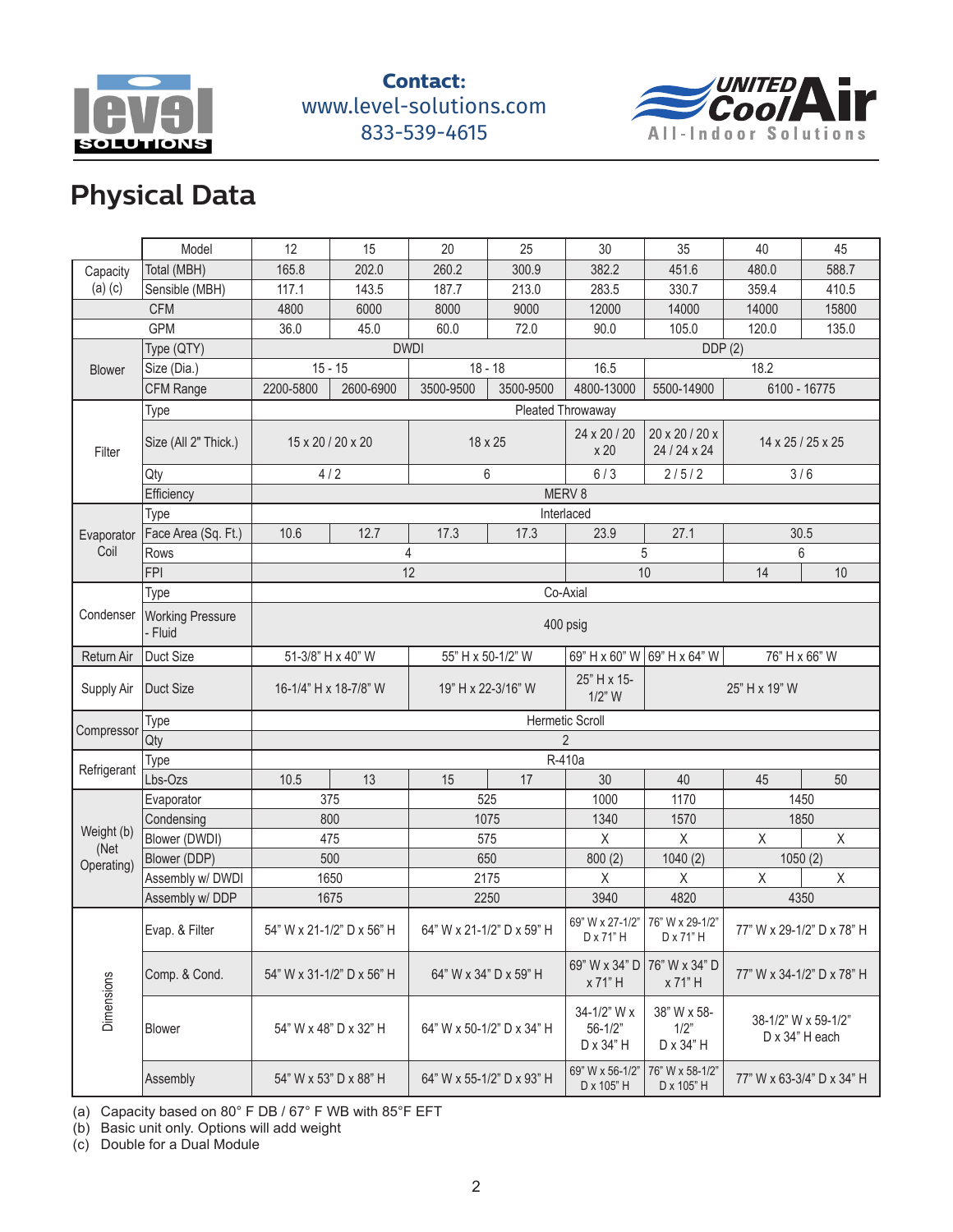



#### **Basic Unit Dimensions** (Contact Factory for Additional Sizes)  $T_{\rm tot}$  and  $T_{\rm tot}$  except  $T_{\rm tot}$  and  $T_{\rm tot}$  and  $T_{\rm tot}$  and  $T_{\rm tot}$  are very set of  $T_{\rm tot}$ -Contact Factory for Additional Si

| $A^*$      | В                                                                     | $\mathsf{C}^\star$                           | D          | E  | F  | $G^*$      | H*         | V <sub>1</sub> | V <sub>2</sub> |
|------------|-----------------------------------------------------------------------|----------------------------------------------|------------|----|----|------------|------------|----------------|----------------|
| $55 - 1/2$ | $88 - 1/8$                                                            | 49-5/8                                       | 54         | 32 | 56 | $32 - 1/4$ | $17 - 1/4$ | 5              |                |
| $65 - 1/2$ | $93 - 1/8$                                                            | $52 - 1/8$                                   | 64         | 34 | 59 | $34 - 3/4$ | $17 - 1/4$ | 5              |                |
|            | 105-1/8                                                               | $58 - 1/8$                                   | 34 ea.     | 34 | 71 | $34 - 3/4$ | $23 - 1/4$ | 5              |                |
| $77 - 1/2$ | 105-1/8                                                               | $60 - 1/8$                                   | 37-1/2 ea. | 34 | 71 | $34 - 3/4$ | $25 - 1/4$ | 5              |                |
| 77         | 112                                                                   | $59 - 1/2$                                   | 38 ea.     | 34 | 78 | $34 - 1/2$ | 25         | 5              |                |
| 77         | 112                                                                   | $59 - 1/2$                                   | 38 ea.     | 34 | 78 | $34 - 1/2$ | 25         | 5              |                |
|            | $88 - 1/8$                                                            | 49-5/8                                       | 54         | 32 | 56 | $32 - 1/4$ | $17 - 1/4$ | 5              |                |
|            | $93 - 1/8$                                                            | $52 - 1/8$                                   | 64         | 34 | 59 | $34 - 3/4$ | $17 - 1/4$ | 5              |                |
|            | 105-1/8                                                               | $58 - 1/8$                                   | 34 ea.     | 34 | 71 | $34 - 3/4$ | $23 - 1/4$ | 5              |                |
|            | 105-1/8                                                               | $60 - 1/8$                                   | 37-1/2 ea. | 34 | 71 | $34 - 3/4$ | $25 - 1/4$ | 5              |                |
| 80         | 112                                                                   | $59 - 1/2$                                   | 38 ea.     | 34 | 78 | $34 - 1/2$ | 25         | 5              |                |
| 80         | 112                                                                   | $59 - 1/2$                                   | 38 ea.     | 34 | 78 | $34 - 1/2$ | 25         | 5              |                |
|            | <b>Tons</b><br>$12 - 15$<br>$20 - 25$<br>$70 - 1/2$<br>24-30<br>40-50 | $110 - 1/2$<br>130-1/2<br>140-1/2<br>154-1/2 |            |    |    |            |            |                |                |



#### **Notes:**

- 1. Dimensions noted with \* include
	- hardware
- 2.  $V1 = 2$ " Filter Box, V2 4" filter box
- 3. 30 and 35 Ton (60 & 70) units have two DDP sections per module



#### **Right Hand Side**



**Single or Dual Module Assembly - Left Hand Side**



**Dual Module Assembly (Rear) Single Module Assembly (Rear)**